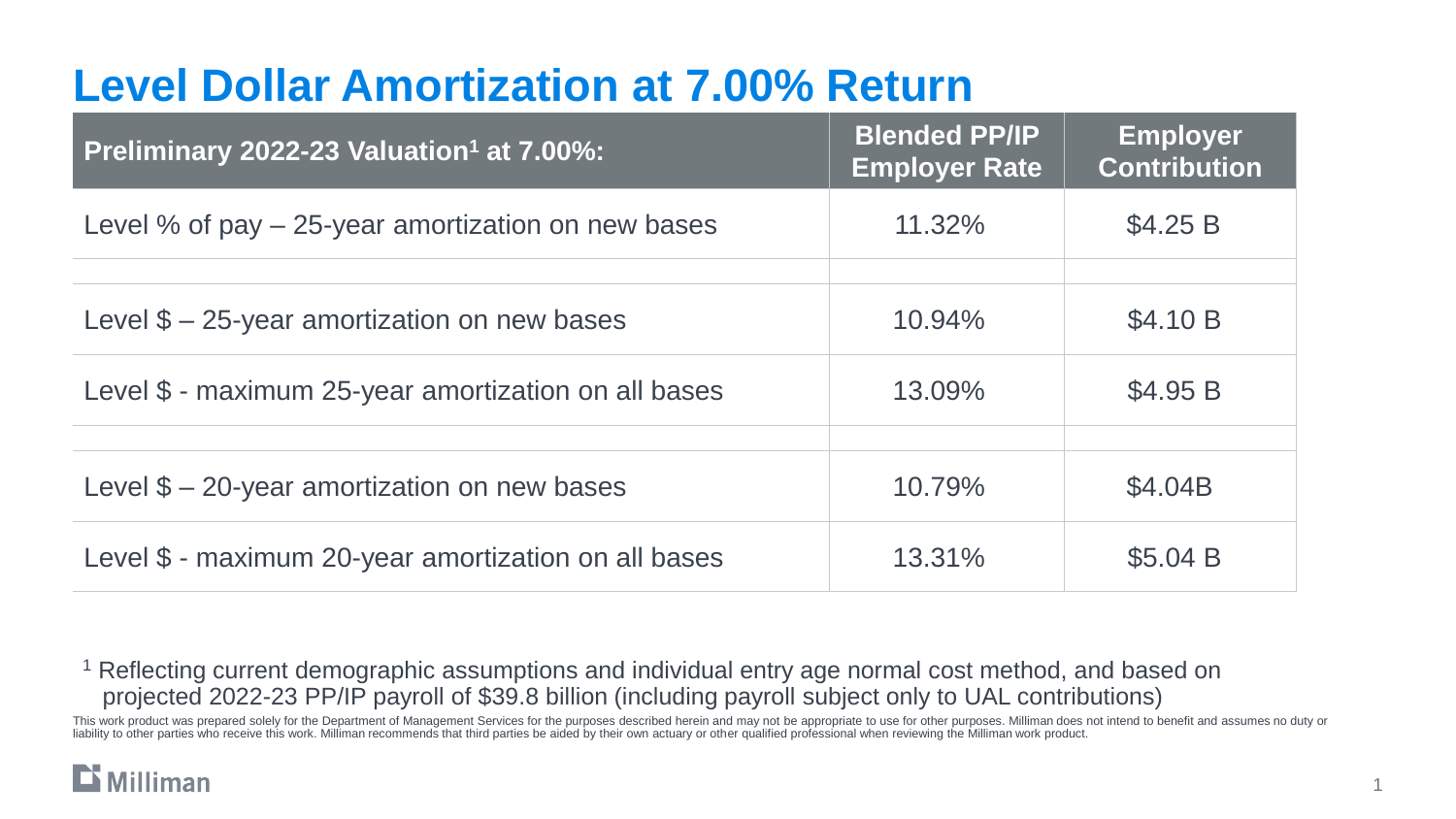## **Level Dollar Amortization at 6.90% Return**

| Preliminary 2022-23 Valuation <sup>1</sup> at 6.90%:   | <b>Blended PP/IP</b><br><b>Employer Rate</b> | <b>Employer</b><br><b>Contribution</b> |
|--------------------------------------------------------|----------------------------------------------|----------------------------------------|
| Level $%$ of pay $-$ 25-year amortization on new bases | 11.87%                                       | \$4.46 B                               |
|                                                        |                                              |                                        |
| Level $$ - 25$ -year amortization on new bases         | 11.61%                                       | \$4.36 B                               |
| Level \$ - maximum 25-year amortization on all bases   | 13.76%                                       | \$5.21 B                               |
|                                                        |                                              |                                        |
| Level $$ - 20$ -year amortization on new bases         | 11.53%                                       | \$4.33 B                               |
| Level \$ - maximum 20-year amortization on all bases   | 14.03%                                       | \$5.32 B                               |

<sup>1</sup> Reflecting current demographic assumptions and individual entry age normal cost method, and based on projected 2022-23 PP/IP payroll of \$39.8 billion (including payroll subject only to UAL contributions)

This work product was prepared solely for the Department of Management Services for the purposes described herein and may not be appropriate to use for other purposes. Milliman does not intend to benefit and assumes no dut liability to other parties who receive this work. Milliman recommends that third parties be aided by their own actuary or other qualified professional when reviewing the Milliman work product.

### $\mathbf{\mathbf{\Sigma}}$  Milliman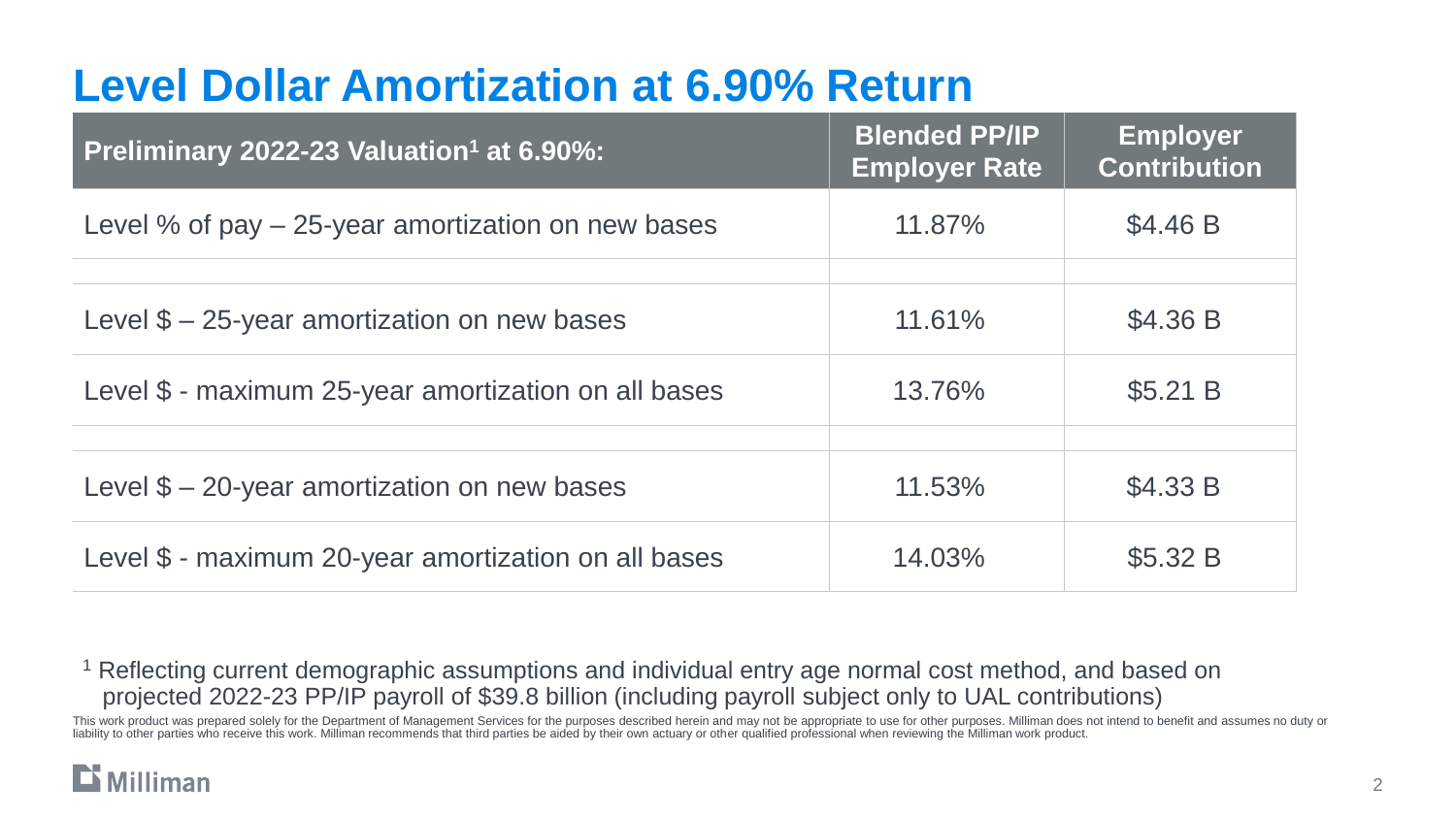## **Level Dollar Amortization at 6.80% Return**

| Preliminary 2022-23 Valuation <sup>1</sup> at 6.80%:   | <b>Blended PP/IP</b><br><b>Employer Rate</b> | <b>Employer</b><br><b>Contribution</b> |
|--------------------------------------------------------|----------------------------------------------|----------------------------------------|
| Level $%$ of pay $-$ 25-year amortization on new bases | 12.42%                                       | \$4.67 B                               |
|                                                        |                                              |                                        |
| Level $$-25$ -year amortization on new bases           | 12.31%                                       | \$4.63 B                               |
| Level \$ - maximum 25-year amortization on all bases   | 14.45%                                       | \$5.48 B                               |
|                                                        |                                              |                                        |
| Level $$ - 20$ -year amortization on new bases         | 12.27%                                       | \$4.61 B                               |
| Level \$ - maximum 20-year amortization on all bases   | 14.77%                                       | \$5.61 B                               |

<sup>1</sup> Reflecting current demographic assumptions and individual entry age normal cost method, and based on projected 2022-23 PP/IP payroll of \$39.8 billion (including payroll subject only to UAL contributions)

This work product was prepared solely for the Department of Management Services for the purposes described herein and may not be appropriate to use for other purposes. Milliman does not intend to benefit and assumes no dut liability to other parties who receive this work. Milliman recommends that third parties be aided by their own actuary or other qualified professional when reviewing the Milliman work product.

#### $\mathbf{\mathbf{\Sigma}}$  Milliman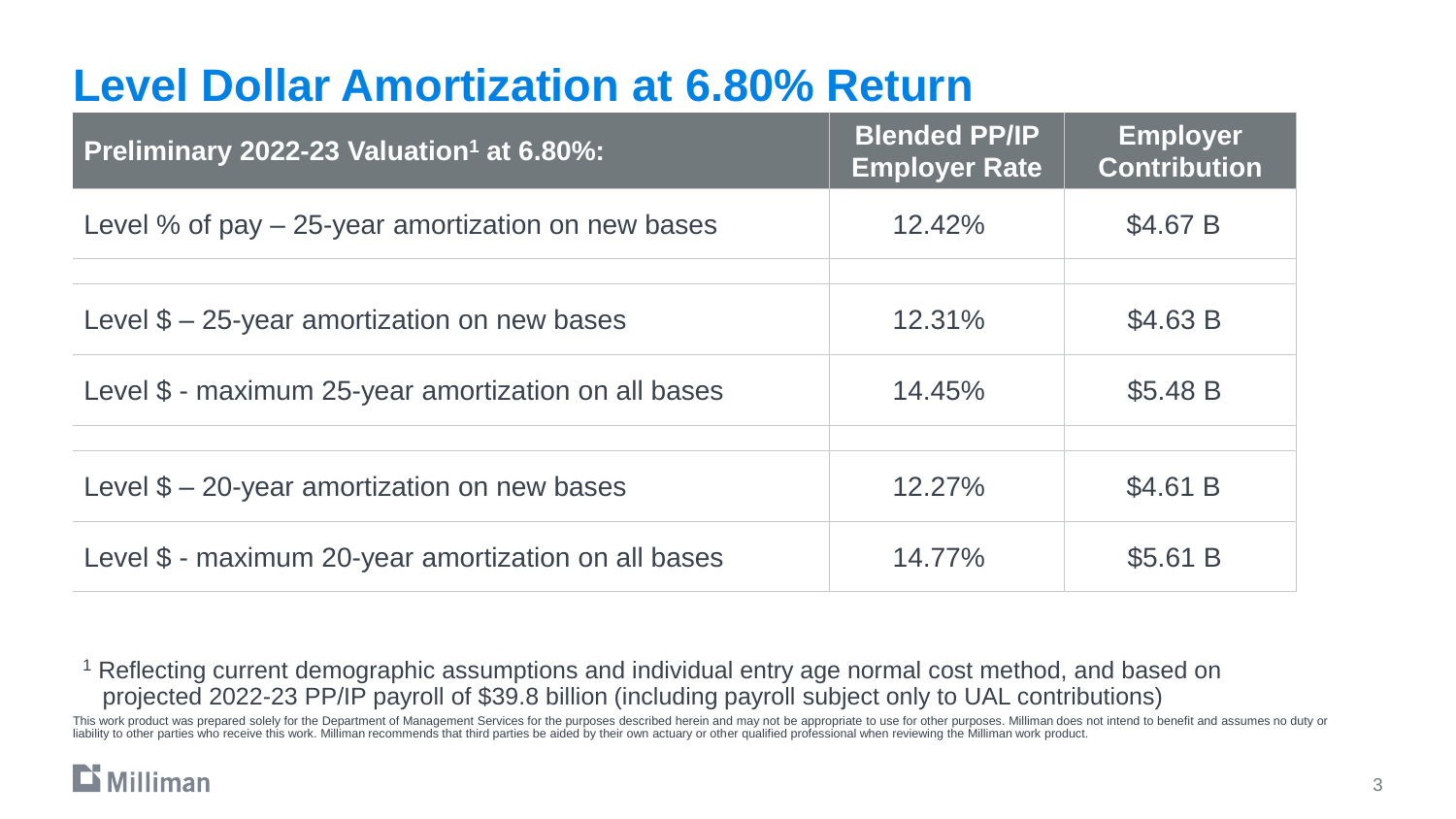## **Disclaimer**

At your request, we have provided these draft results prior to completion of the July 1, 2021 Actuarial Valuation Report. Because these are draft results, Milliman does not make any representation or warranty regarding the contents of the presentation. Milliman advises any reader not to take any action in reliance on anything contained in this presentation. All results from this presentation are subject to revision or correction prior to the release of the final July 1, 2021 Actuarial Valuation Report, and such changes or corrections may be material.

This work product was prepared solely for the Department of Management Services for the purposes described herein and may not be appropriate to use for other purposes. Milliman does not intend to benefit and assumes no dut liability to other parties who receive this work. Milliman recommends that third parties be aided by their own actuary or other qualified professional when reviewing the Milliman work product.

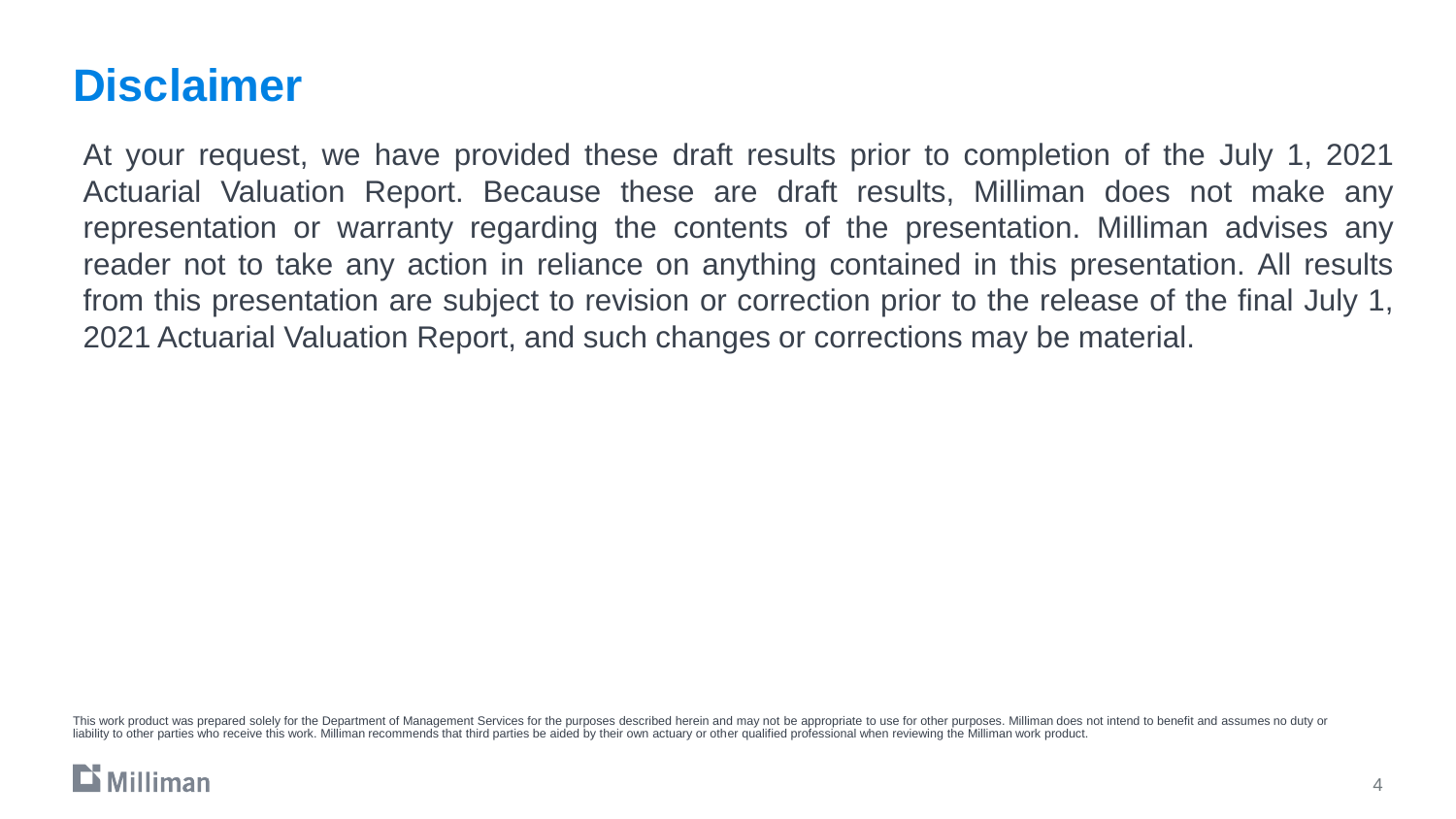## **Certification**

This presentation summarizes key preliminary results of an actuarial valuation of the Florida Retirement System ("FRS" or "the System") as of July 1, 2021. The valuation, when finalized, will develop actuarially calculated contribution rates for the Plan Year ending June 30, 2023. The results in this presentation are preliminary in nature and may not be relied upon to, for example, prepare the System's Annual Consolidated Financial Report. The reliance document will be the formal July 1, 2021 Actuarial Valuation Report.

In preparing this presentation, we relied, without audit, on information (some oral and some in writing) supplied by Division of Retirement ("Division") staff. This information includes, but is not limited to, statutory provisions, employee data, and financial information. We found this information to be reasonably consistent and comparable with information used for other purposes. The valuation results depend on the integrity of this information. If any of this information is inaccurate or incomplete our results may be different and our calculations may need to be revised.

Preliminary results have been determined on the basis of actuarial assumptions and methods as most recently adopted by the 2020 FRS Actuarial Assumption Conference. At the time of their review and adoption, in our professional opinion those assumptions were individually reasonable (taking into account the experience of the System and reasonable expectations); and offered a reasonable estimate of anticipated future experience affecting the System.

Future actuarial measurements may differ significantly from the current measurements presented in this presentation due to such factors as the following: plan experience differing from that anticipated by the economic or demographic assumptions; changes in economic or demographic assumptions; increases or decreases expected as part of the natural operation of the methodology used for these measurements (such as the end of an amortization period or additional cost or contribution requirements based on the plan's funded status); and changes in plan provisions or applicable law. Due to the limited scope of our assignment, we did not perform an analysis of the potential range of future measurements. The FRS Actuarial Assumption Conference has the final decision regarding the selection of assumptions for System funding calculations.

This work product was prepared solely for the Department of Management Services for the purposes described herein and may not be appropriate to use for other purposes. Milliman does not intend to benefit and assumes no dut liability to other parties who receive this work. Milliman recommends that third parties be aided by their own actuary or other qualified professional when reviewing the Milliman work product.

### **Milliman**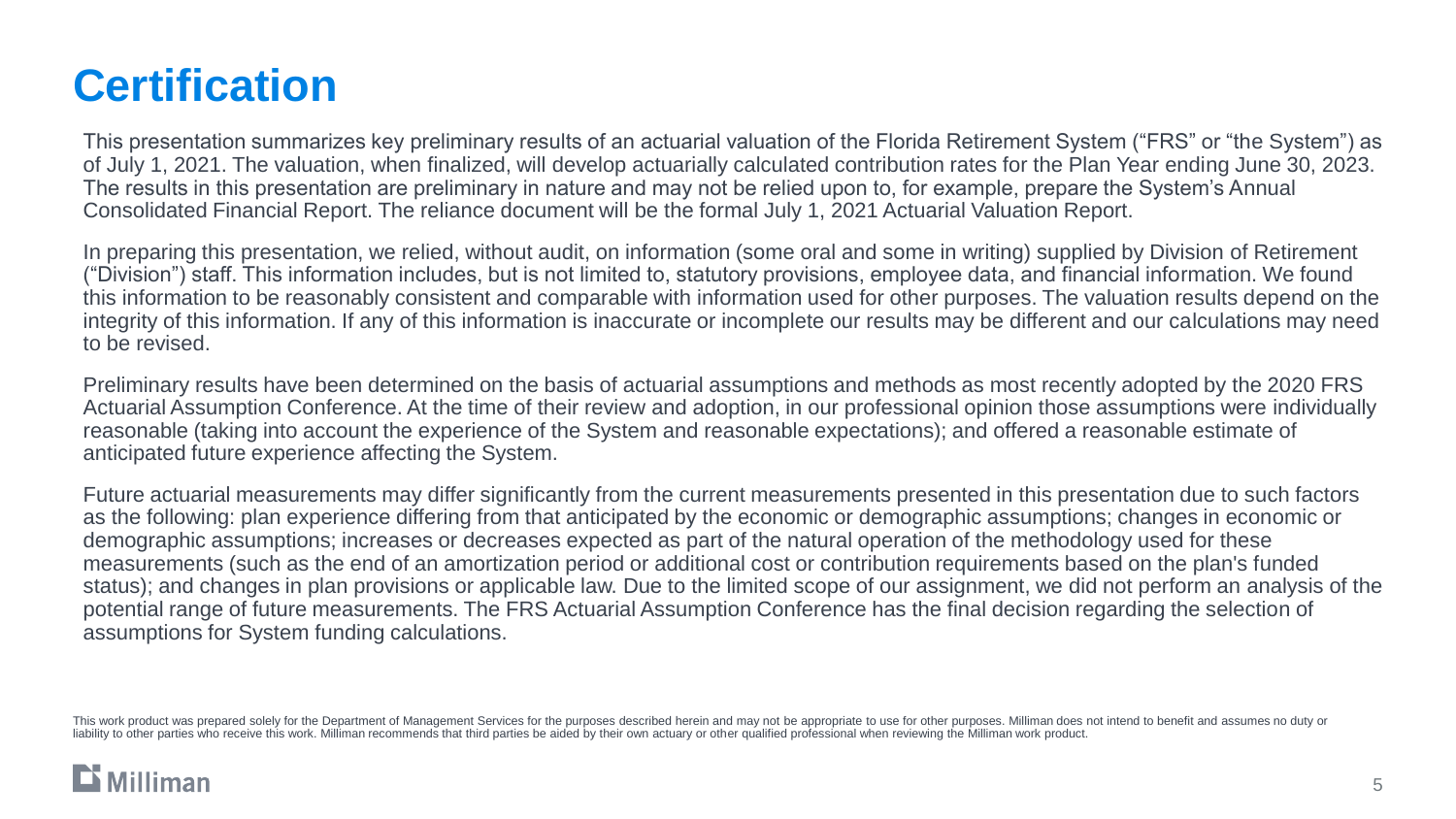# **Certification**

Computations presented in this presentation are for purposes of preliminarily estimating the actuarially calculated contribution rates for funding the System. Computations prepared for other purposes may differ. The calculations in the presentation have been made on a basis consistent with our understanding of the System's funding requirements and goals. The calculations in this presentation have been made on a basis consistent with our understanding of the plan provisions described in the appendix of our formal actuarial valuation report as of July 1, 2020. Determinations for purposes other than meeting these requirements may be significantly different from the results contained in this presentation. Accordingly, additional determinations may be needed for other purposes.

Milliman's work is prepared solely for the internal business use of the Florida Department of Management Services ("DMS"). To the extent that Milliman's work is not subject to disclosure under applicable public records laws, Milliman's work may not be provided to third parties without Milliman's prior written consent. Milliman does not intend to benefit or create a legal duty to any third party recipient of its work product. Milliman's consent to release its work product to any third party may be conditioned on the third party signing a Release, subject to the following exception(s):

(a) The System may provide a copy of Milliman's work, in its entirety, to the System's professional service advisors who are subject to a duty of confidentiality and who agree to not use Milliman's work for any purpose other than to benefit the System.

(b) The System may provide a copy of Milliman's work, in its entirety, to other governmental entities, as required by law.

No third party recipient of Milliman's work product should rely upon Milliman's work product. Such recipients should engage qualified professionals for advice appropriate to their own specific needs.

The consultants who worked on this assignment are pension actuaries. Milliman's advice is not intended to be a substitute for qualified legal or accounting counsel. The presenting actuaries are independent of the plan sponsors. I am not aware of any relationship that would impair the objectivity of Milliman's work.

On the basis of the foregoing, I hereby certify that, to the best of my knowledge and belief, this presentation has been prepared in accordance with generally recognized and accepted actuarial principles and practices. I am a member of the American Academy of Actuaries and meet the Qualification Standards to render the actuarial opinion contained herein.

This work product was prepared solely for the Department of Management Services for the purposes described herein and may not be appropriate to use for other purposes. Milliman does not intend to benefit and assumes no dut liability to other parties who receive this work. Milliman recommends that third parties be aided by their own actuary or other qualified professional when reviewing the Milliman work product.

### **Milliman**